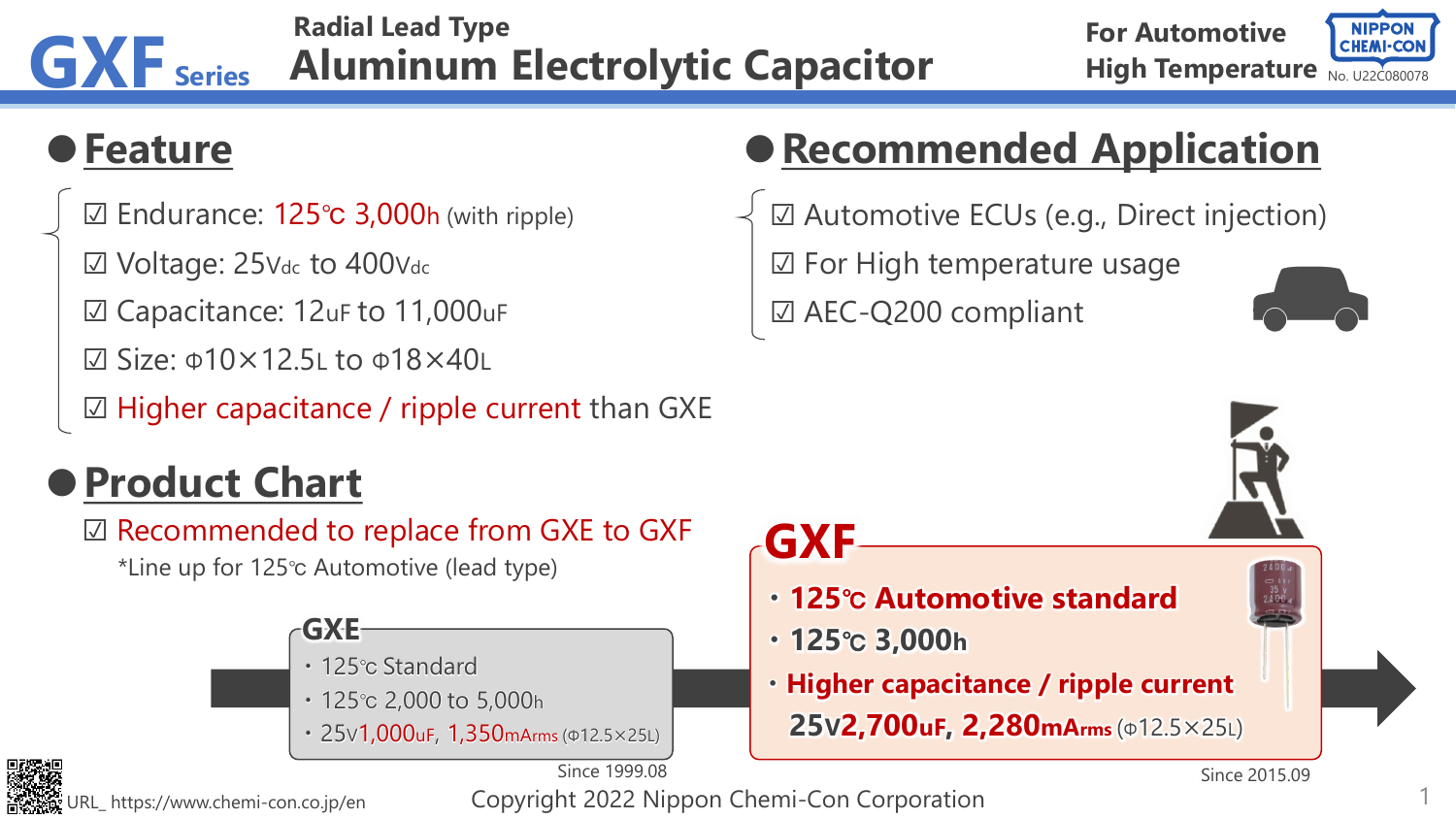

Copyright 2022 Nippon Chemi-Con Corporation 2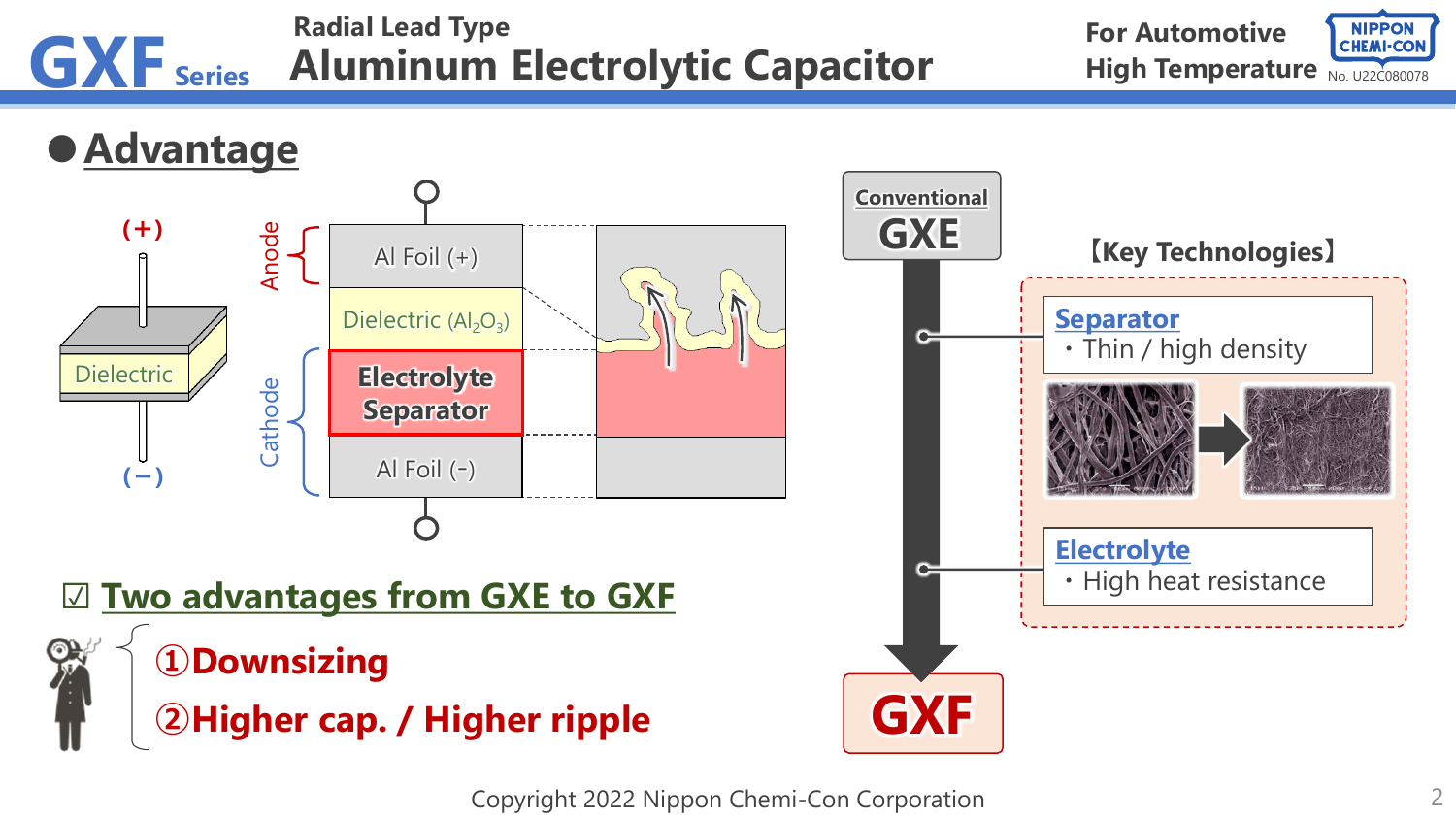

Copyright 2022 Nippon Chemi-Con Corporation 3